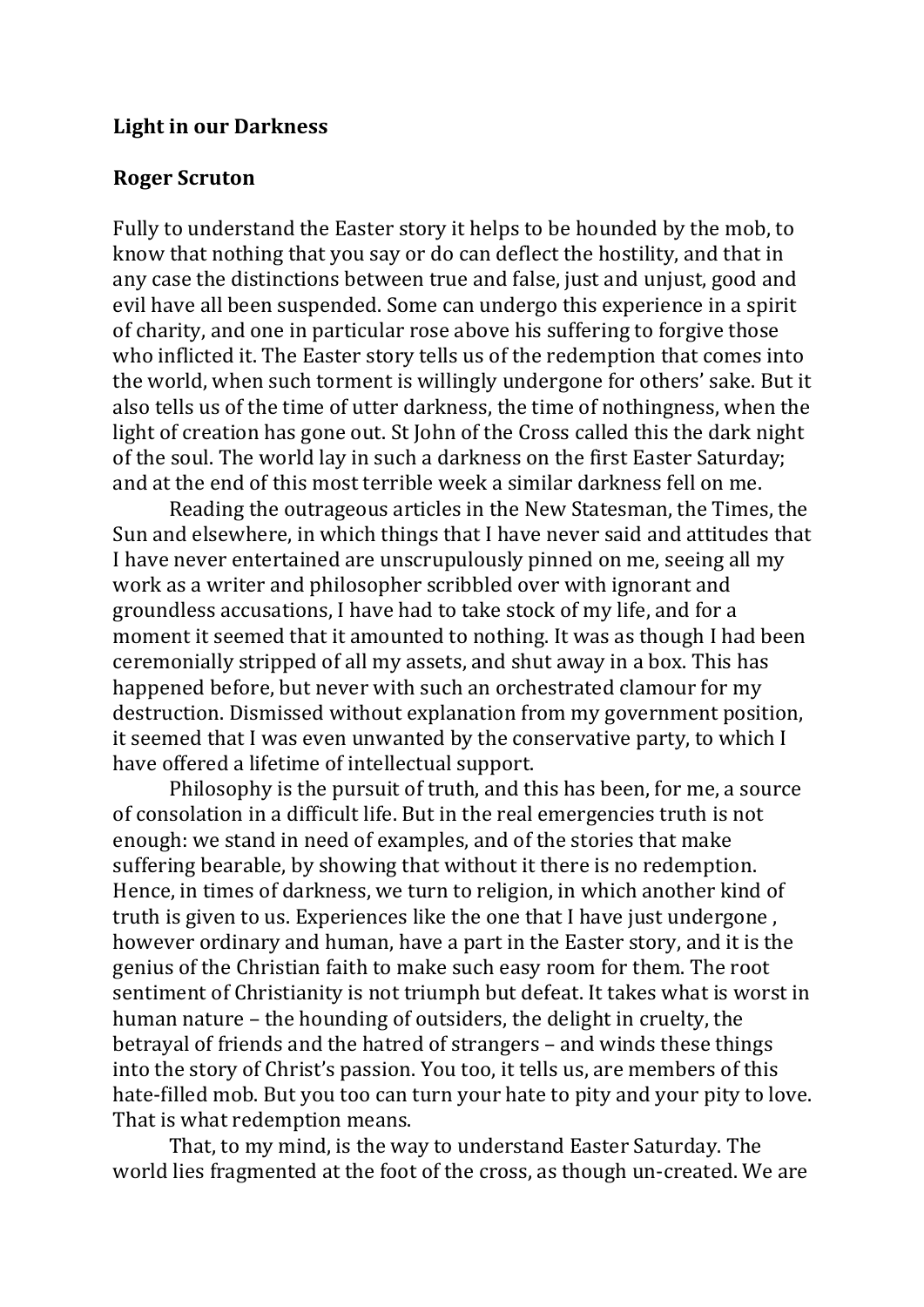shown the opposite of creation, a place of desolation where the light does not shine. According to the old Christian story Christ spent this day in the underworld, harrowing Hell. But we can understand the Easter message without that particular metaphor. In all of us there is a creative and outgoing principle – a principle of love, through which we renew our attachments and make a gift of our lives. When we cease to love we are as though hollowed out, deprived of the force that sustains us in being. We become a void, a negation, a thing that should not be. And into the void flows the mob, eager for victims and ardent to destroy.

That psychic mechanism is present in all of us. In the world of today, however, its effect is amplified. Twitter has made morons of us all, sweeping us along in a storm of rumour and spite. But Christians, contemplating the crucifixion, can still switch sides from the triumphant mob to the defeated victim. Through the bleakness of Easter Saturday they can experience the true meaning of the Cross, as the dark negative ushers in the Resurrection, and the light once again shines.

Indeed, the habit of focusing on the defeated victim, rather than the triumphant mob, is Christianity's strength. In the face of destruction the Christian opts for renewal. As Notre Dame burned, the crowd of agnostics in the street below recovered for a moment their Christian faith, looking up to the Angel of the Resurrection, who stands as though shivering above the roof far above. As the angel promises, Notre Dame will be reborn. Despite all that has happened to weaken Christianity in France, the Christian spirit remains, embodied in this cathedral dedicated to the protector of Paris, where she is prayed to by few but loved by many.

The Easter Saturday encounter with nothingness is a demonstration that the world must be constantly re-created. For many would-be Christians, however, the Resurrection is a sticking point. Christ's death makes sense only on the assumption that he survived it, else he is simply one more in the endless stream of victims. Yet how can we believe in such an event, which so completely defies the laws of nature and for which we have only the sketchy evidence summarized in the Gospels, in the Acts of the Apostles and in the letters of St Paul?

Leaving aside all learned theology, but taking inspiration from the poets, painters and composers who have treated this subject. I would say that Christ's resurrection, like his death, is an event in eternity. It occurs in me and in you, just so long as we put our trust in the possibility of renewal. It is a re-affirmation of the creative principle, and of the love that brought about Christ's death. The darkness that came over the world on that first Easter Saturday could be dispelled only by a renewal of this love, and this renewal comes through us. The Cross is a display of supreme forgiveness, which invites us to forgive in our turn.